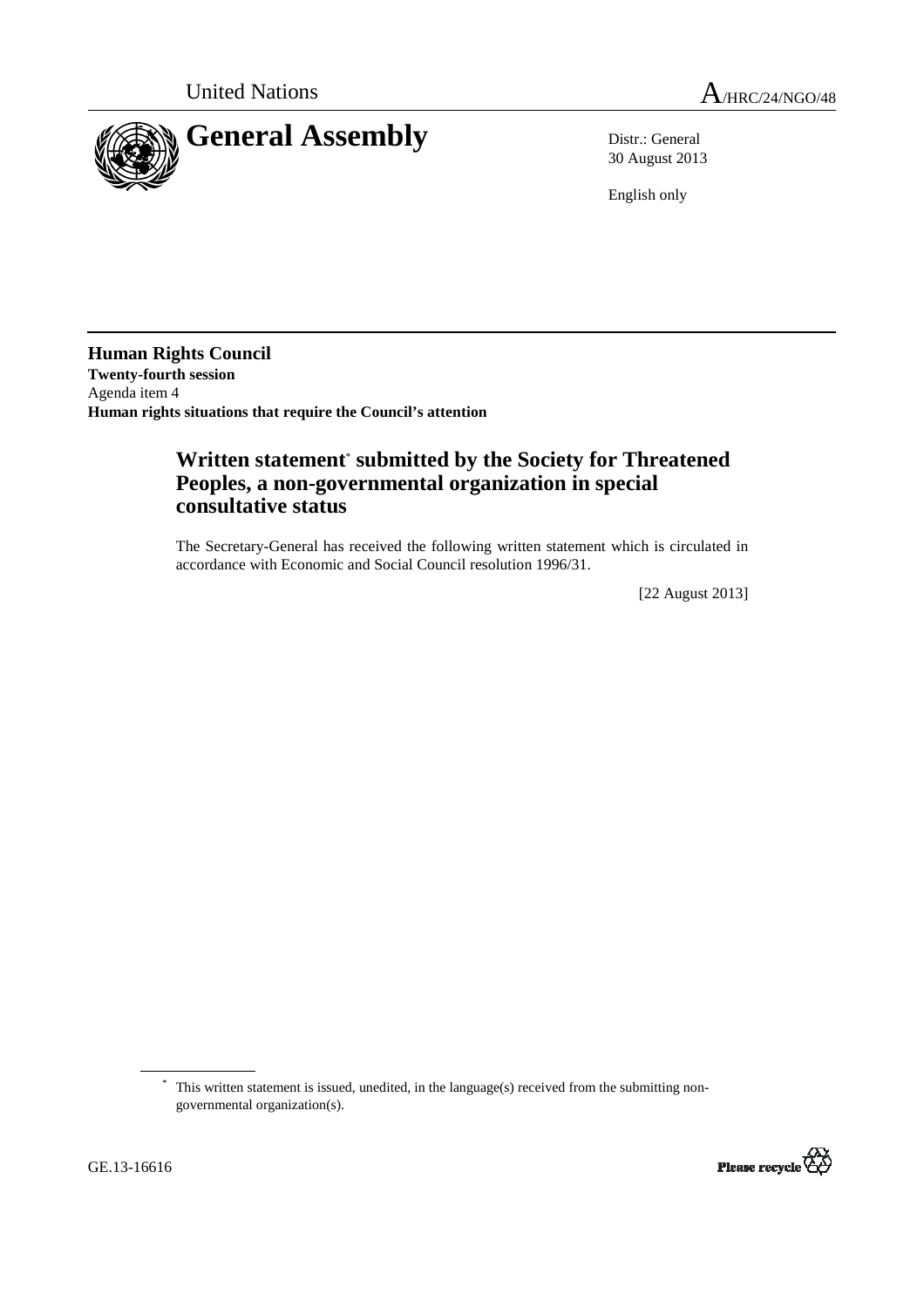## **The current situation of Syrian refugees in the receiving countries**

Currently, the UNHCR has registered more than 1,738,208 Syrian refugees in Turkey, Lebanon, Jordan, Iraqi Kurdistan and Egypt. About 201,149 refugees are waiting for their registration at the moment. In total, over 1,932,357 persons are estimated to have escaped from the Syrian Arabic Republic to these countries. Their journey is arduous because they have to pass illegally the heavily guarded Syrian borders at night. Sometimes they need the help of smugglers to cross the border because some parts of the area are covered with landmines.

Although the refugees have access to vital food, medicine, water and medical care the camps are bursting at the seams. The help of the receiving countries is no longer guaranteed because except Egypt none of the receiving countries has signed the UN convention on refugees. Meanwhile, basic resources are running short, the level of frustration is increasing as well as the security risks for the refugees.

By the end of 2013 the number of the refugees will rise over more than 2 million people. According to UNHCR, a rate of US\$2.98 billion is needed to deal with the supply of these people.

#### **Syrian refugees in Turkey**

425,656 Syrian refugees have found shelter in Turkey. 75% of them are women and children who are especially vulnerable to the hardships of the war. Since January the number of Syrian refugees in Turkey rose by over 270.000 people. The rapid increase in the number of asylum seekers is a financial and bureaucratic challenge for Turkey that demands increased efforts regarding funding and additional relief supplies.

Until now there are camps in the region of Gaziantep, Sanlıurfa, Hatay, Kilis, Mardin, Kahramanmaraş, Adana, Adiyaman, Osmaniye and Malatya. Most refugees are in Gaziantep (130,342 people) and Sanlıurfa (105,253 people). Although the Turkish government tries to protect these people, there is an increasing danger of violent attacks on refugees as well as the infiltration of the camps by radical Islamist groups. Moreover, the danger of ethnic tensions inside as well as outside the camps has concerned the refugees and the local population increasingly. Furthermore, the Syrian regime placed internationally banned landmines at the Turkish border, thus blocking several highly frequented escape routes.

#### **Syrian refugees in Lebanon**

Until now, 584,608 Syrians are officially registered as refugees in Lebanon. Currently, Lebanon shelters the biggest amount of Syrian displaced persons. In total, their number exceeds more than 690,000 people including those who are still waiting to be registered officially. Like in Turkey they majority (78 percent) consists of women and children who are urgently in need for shelter, medical and protection from sexual harassment. 196,081 refugees are currently located in the governorate of Northern Lebanon. 199,356 live in Bekaa. 113,010 found shelter around Beirut and 76,161 are registered in southern Lebanon.

Still, the Lebanese government rejects to construct refugee camps because it fears they could turn into heartlands of rebels. Thus, most of the refugees live with host families or relatives. About 20 percent are living in collective, shared or rented accommodations. They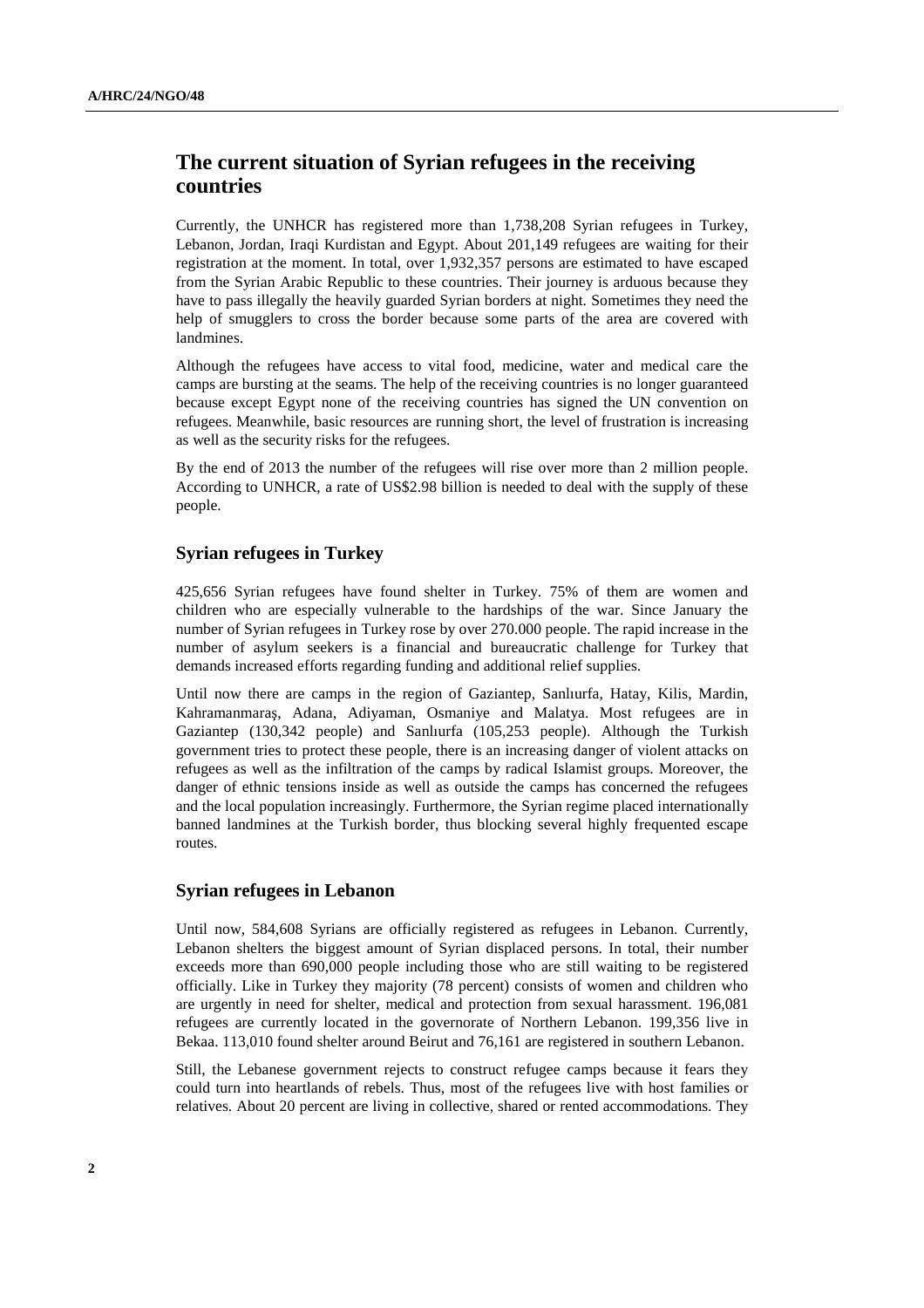receive support for their daily supply and their children are able to attend school. However, public agencies and schools are overburdened by the rapid increase in new arrivals. They are not able to deal with the huge amount of refugees demanding their help. In June 2013, just 38 percent of the primary-age Syrian children and only 2 percent of the secondary-age Syrian children attended school. Moreover, difficulties occur with the distribution of aid supplies. Because the refugees are not living in camps they are scattered over several regions and places. Moreover, security concerns and rejection by the local population against the refugees are steadily increasing and causing sometimes violent confrontations between refugees and locals. Radical Islamist groups are trying to abuse this instability for their agenda spreading violence through armed attacks and aggressive rhetoric. Additionally, Lebanon is hardly able to finance costly treatments for refugees with heart problems, cancer and diabetes. Currently, just in cases of emergencies refugees are able to receive treatment.

#### **Syrian refugees in Jordan**

In August 2013, the UNHCR registered 462,437 refugees in Jordan. 54,553 were waiting to be registered. Since January this year 257,153 people have arrived in Jordan. 79 percent of these displaced persons consist of children and women who are strongly relying on the support of aid organizations. Moreover, 53 percent of the registered refugees are under the age of 18. Last October, 36 percent were single men. Therefore, a camp only for men was established.

There are several camps in Jordan. Some are located in the Irbid governorate like Bashabshe, Cyber city and some others. Since July 2012 the Za'atri camp is open. It has a capacity for more than 120,000 people. Currently, more than 123,000 refugees are registered in this camp. Constantly, the camps are overcrowding. Bashabshe which is designed to host about 500 people is currently hosting 1,500 to 2,500 people. The distribution of food is an increasing problem in the camps. Also the supply of water, sanitation and medical care becomes increasingly difficult because of the uncontrolled and rapid increase of incoming refugees to Jordan. The hospitals are overcrowded and not able anymore to give proper treatment to all incoming patients. They lack staff, place and equipment as well as medicine. The agencies and aid organizations have to take reasonable measures to protect these scare resources and distribute them in the most sustainable manner right now. To avoid epidemic diseases the conditions have to improve immediately. There is a growing number of children between 12 to 18 years who are not attending school but work for the livelihood of their families. Violence against women and children increases alarmingly. The state has to train police officers and soldiers to handle these situations. But the Jordanian government is financially unable anymore to provide proper conditions for such a huge amount of people. There are not enough aid organizations to assist the agencies. Basic goods like food, water and fuel are rapidly getting scarce. The international community has to intervene right now to prevent a humanitarian crisis in Jordan.

#### **Syrian refugees in the northern part of Iraq**

Constantly, the numbers of refugees in Iraq are increasing. After opening the Peshkhabour Semalka bridge that is closed to the Sahela crossing point more than 20,000 people arrived to northern Iraq within four days. In total, 150,000 people foremost Kurds came to the northern part of Iraqi. Most of them (96,872 people) are registered in the city of Dohuk. In Erbil 38,651 people and in Sulaymaniyah 13,735 people found shelter. Currently, the biggest problem is the exploitation of Syrian workers. The refugees earn less than the Iraqi